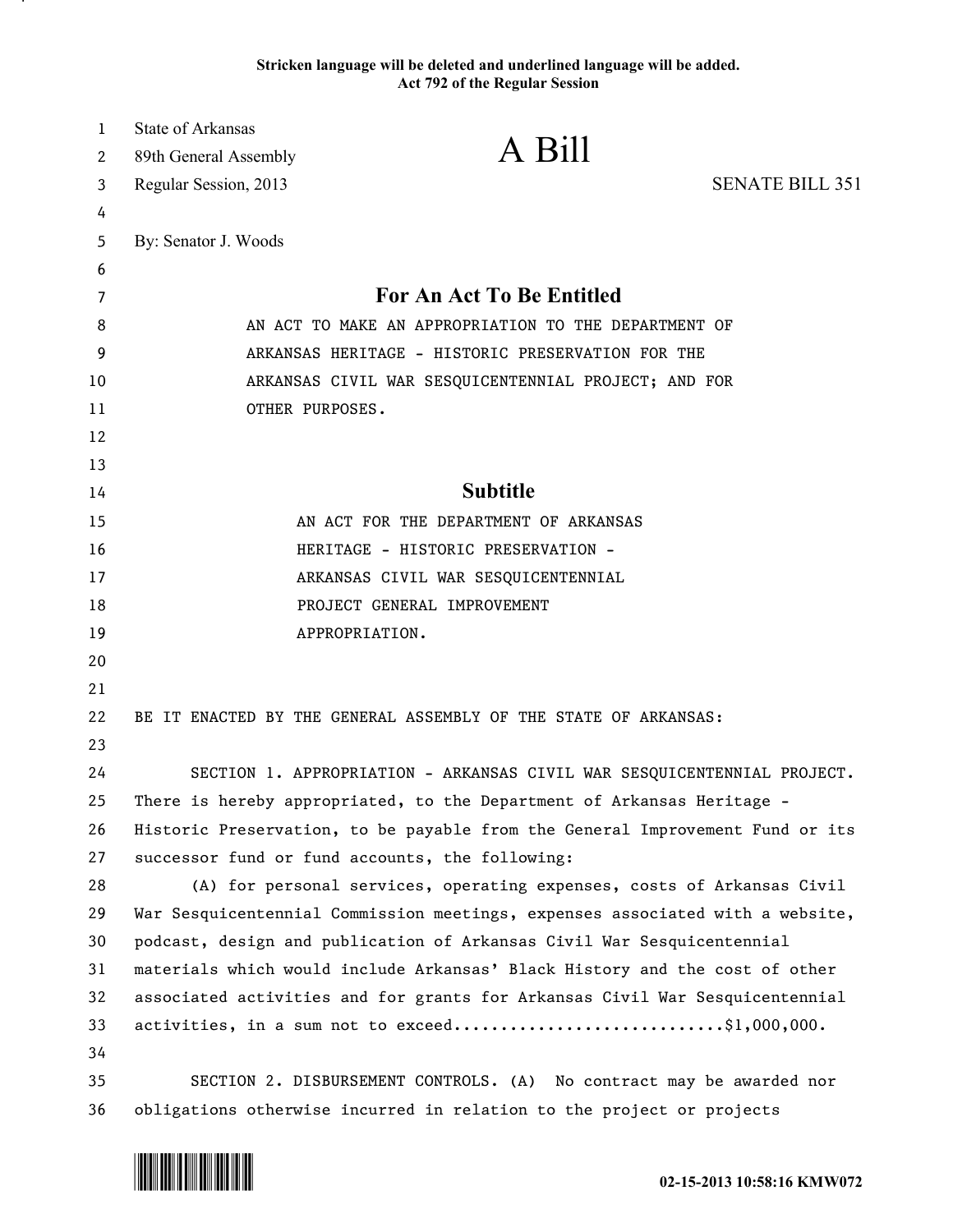described herein in excess of the State Treasury funds actually available therefor as provided by law. Provided, however, that institutions and agencies listed herein shall have the authority to accept and use grants and donations including Federal funds, and to use its unobligated cash income or funds, or both available to it, for the purpose of supplementing the State Treasury funds for financing the entire costs of the project or projects enumerated herein. Provided further, that the appropriations and funds otherwise provided by the General Assembly for Maintenance and General Operations of the agency or institutions receiving appropriation herein shall not be used for any of the purposes as appropriated in this act. (B) The restrictions of any applicable provisions of the State Purchasing Law, the General Accounting and Budgetary Procedures Law, the Revenue Stabilization Law and any other applicable fiscal control laws of this State and regulations promulgated by the Department of Finance and Administration, as authorized by law, shall be strictly complied with in disbursement of any funds provided by this act unless specifically provided otherwise by law. 

 SECTION 3. LEGISLATIVE INTENT. It is the intent of the General Assembly that any funds disbursed under the authority of the appropriations contained in this act shall be in compliance with the stated reasons for which this act was adopted, as evidenced by the Agency Requests, Executive Recommendations and Legislative Recommendations contained in the budget manuals prepared by the Department of Finance and Administration, letters, or summarized oral testimony in the official minutes of the Arkansas Legislative Council or Joint Budget Committee which relate to its passage and adoption. 

 SECTION 4. EMERGENCY CLAUSE. It is found and determined by the General Assembly, that the Constitution of the State of Arkansas prohibits the appropriation of funds for more than a one (1) year period; that the effectiveness of this Act on July 1, 2013 is essential to the operation of the agency for which the appropriations in this Act are provided, and that in the event of an extension of the legislative session, the delay in the effective date of this Act beyond July 1, 2013 could work irreparable harm upon the proper administration and provision of essential governmental programs. Therefore, an emergency is hereby declared to exist and this Act being necessary for the immediate preservation of the public peace, health

02-15-2013 10:58:16 KMW072